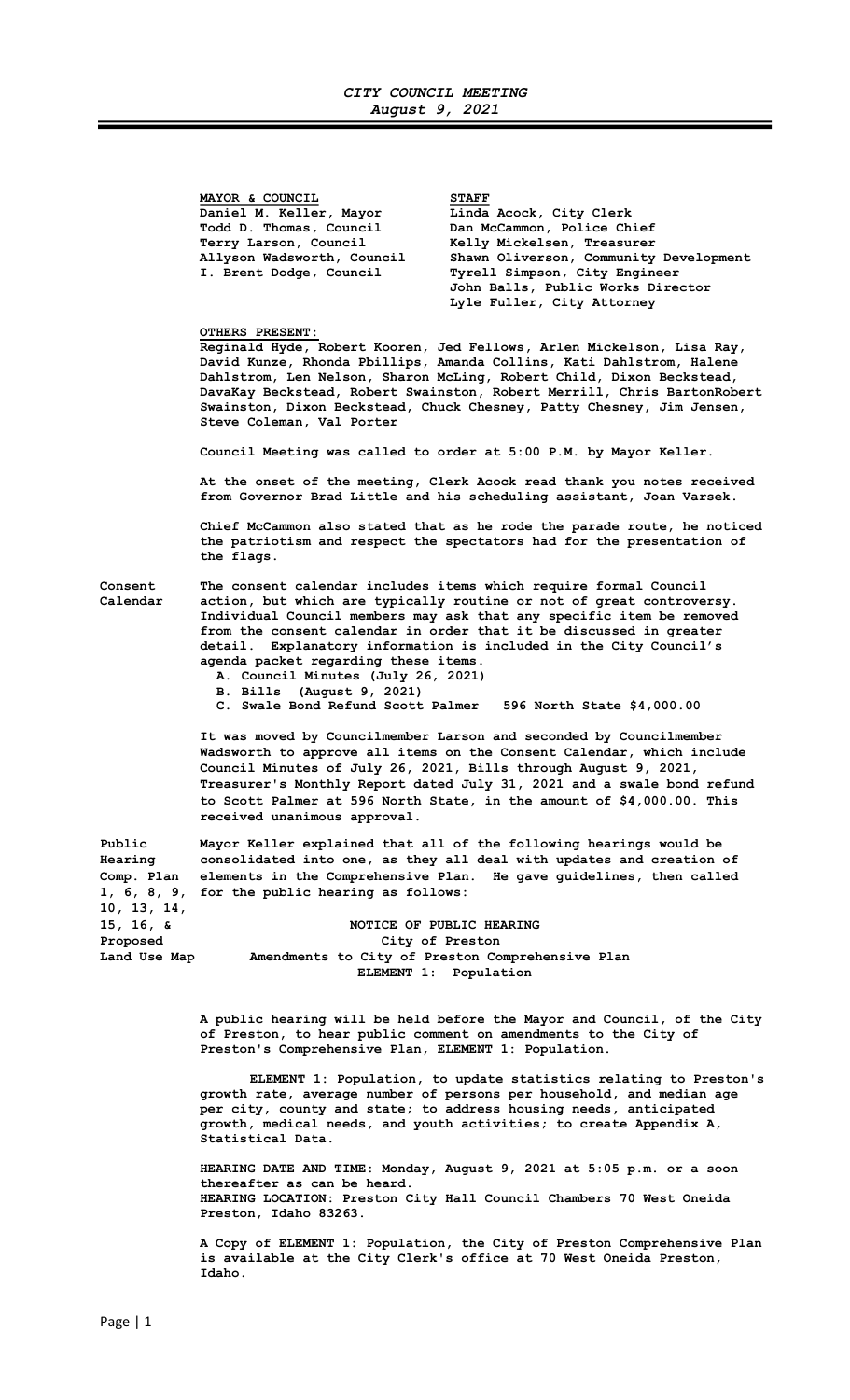City Hall is accessible to persons with disabilities. Anyone desiring accommodations for disabilities please call the City Clerk's Office, 208-852-1817, at least 48 hours prior to the public hearing. s/Linda Acock, City Clerk Publish July 14, 2021

### NOTICE OF PUBLIC HEARING City of Preston Amendments to City of Preston Comprehensive Plan, ELEMENT 6: Natural Resources

A public hearing will be held before the Mayor and City Council, of the City of Preston, to hear public comment on amendments to the City of Preston's Comprehensive Plan, ELEMENT 6: Natural Resources

ELEMENT 6, Natural Resources, to remove language referring to outdated surveys, and add need for second source of municipal water; add the need to expand availability of secondary irrigation water; add consideration to the adequacy of infrastructure and the impact of development on Preston City's natural resources.

HEARING DATE AND TIME: Monday, August 9, 2021 at 5:06 p.m. or a soon thereafter as can. be heard. HEARING LOCATION: Preston City Hall Council Chambers 70 West Oneida Preston, Idaho 83263.

A Copy of ELEMENT 6: Natural Resources, of the City of Preston Comprehensive Plan is available at the City Clerk's office at 70 West Oneida Preston, Idaho.

City Hall is accessible to persons with disabilities. Anyone desiring accommodations for disabilities please call the City Clerk's Office, 208-852-1817, at least 48 hours prior to the public hearing. s/Linda Acock, City Clerk Publish July 14, 2021

## NOTICE OF PUBLIC HEARING City of Preston

Amendments to City of Preston Comprehensive Plan, ELEMENT 8: Recreation

A public hearing will be held before the Mayor and City Council, of the City of Preston, to hear public comment on amendments to the City of Preston's Comprehensive Plan, ELEMENT 8: Recreation

ELEMENT 8, Recreation, to create a table listing 3 year participation in the youth sports program; address soccer's increase in popularity; address acquisition of Craner Field and the need to develop an indoor recreation center; add need for walking path; add implementation of surveillance at Preston City recreation facilities; remove language referencing an activity bus.

HEARING DATE AND TIME: Monday, August 9, 2021 at 5:07 p.m. or a soon thereafter as can be heard. HEARING LOCATION: Preston City Hall Council Chambers 70 West Oneida Preston, Idaho 83263.

A copy of ELEMENT 8: Recreation, of the City of Preston Comprehensive Plan is available at the City Clerk's office at 70 West Oneida Preston, Idaho.

City Hall is accessible to persons with disabilities. Anyone desiring accommodations for disabilities please call the City Clerk's Office, 208-852-1817, at least 48 hours prior to the public hearing. s/Linda Acock, City Clerk Publish July 14, 2021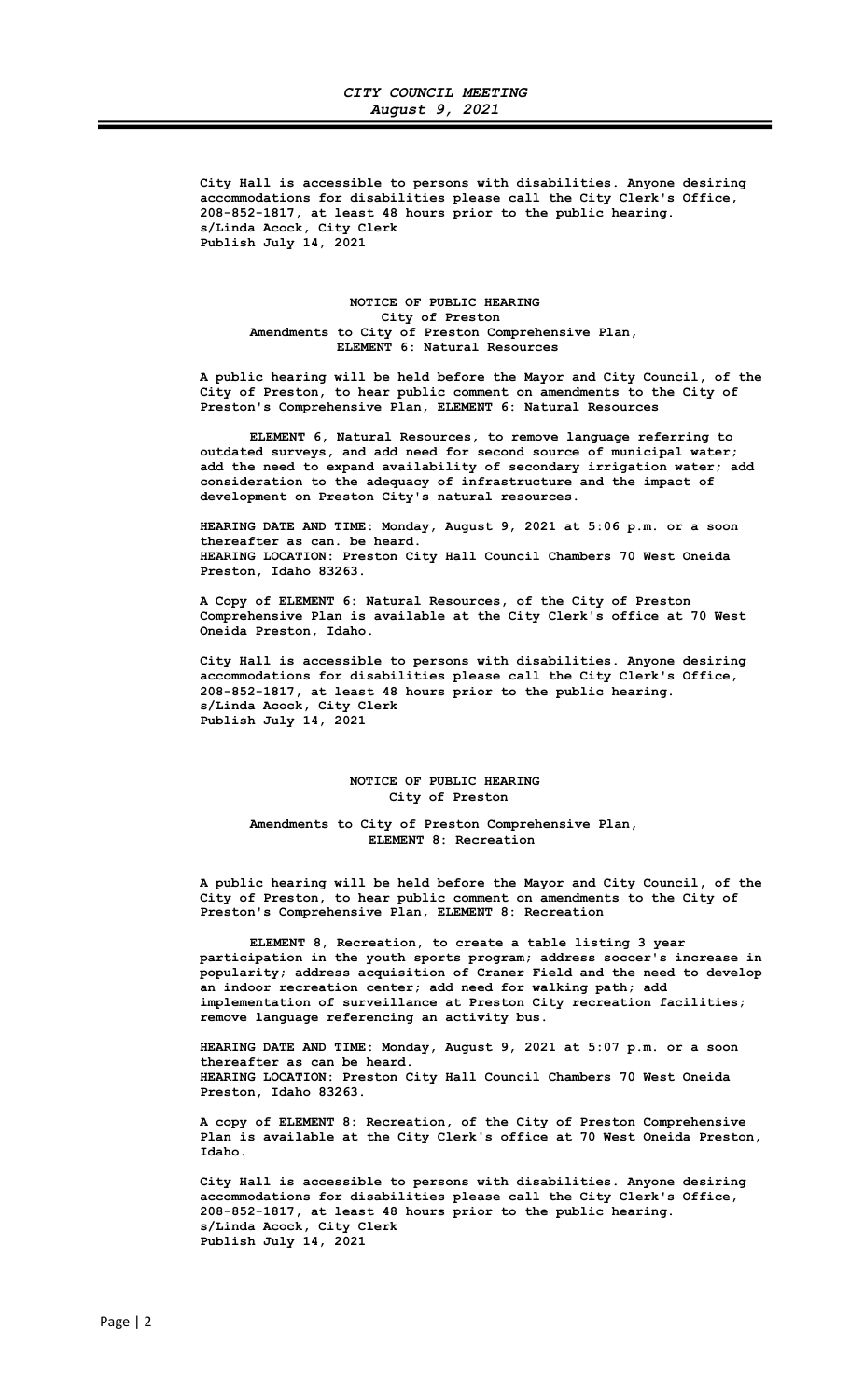## NOTICE OF PUBLIC HEARING City of Preston Amendments to City of Preston Comprehensive Plan, ELEMENT 9: Schools, Facilities and Transportation

A public hearing will be held before the Mayor and City Council, of the City of Preston, to hear public comment on amendments to the City of Preston's Comprehensive Plan, ELEMENT 9: Schools, Facilities and Transportation

ELEMENT 9, Schools, Facilities and Transportation, to remove outdated language regarding bonding elections for construction of a new middle school; remove reference to former courses offered through area continuing education facilities; add growth statistic; add elementary school expansion concerns; add growth at middle school; add growth and parking expansion at high school; add professional-technical programs offered through a district charter and strategic partnerships with area universities to allow students to obtain significant portion of bachelor's degree while still in high school; add importance of sidewalks for student safety; add reference to Franklin County High School to provide an alternative path for students to receive a diploma.

HEARING DATE AND TIME: Monday, August 9, 2021 at 5:08 p.m. or a soon thereafter as can be heard. HEARING LOCATION: Preston City Hall Council Chambers 70 West Oneida Preston, Idaho 83263.

A copy of ELEMENT 9: Schools, Facilities and Transportation, of the City of Preston Comprehensive Plan is available at the City Clerk's office at 70 West Oneida Preston, Idaho.

City Hall is accessible to persons with disabilities. Anyone desir-ing accommodations for disabilities please call the City Clerk's Office, 208-852-1817, at least 48 hours prior to the public hearing. s/ Linda Acock, City Clerk Publish July 14, 2021

## NOTICE OF PUBLIC HEARING City of Preston Amendments to City of Preston Comprehensive Plan, ELEMENT 13: Public Airport Facilities

A public hearing will be held before the Mayor and City Council, of the City of Preston, to hear public comment on additions to the 2003 Comprehensive Plan of City of Preston, Goals and Objectives, ELEMENT 13: Public Airport Facilities

ELEMENT 13, Public Airport Facilities, to create a new Element 13: Public Airport Facilities, of the 2003 Comprehensive Plan City of Preston Goals and Objectives; List Preston City and Franklin County as joint sponsors with representation on the airport board of directors; airport is primarily utilized for smaller planes and agricultural use; safety upgrade; runway challenge; general policy statement to work with airport board to ensure the airport remains viable as the community grows.

HEARING DATE AND TIME: Monday, August 9, 2021 at 5:10 p.m. or a soon thereafter as can be heard. HEARING LOCATION: Preston City Hall Council Chambers 70 West Oneida Preston, Idaho 83263.

A Copy Of ELEMENT 13: Public Airport Facilities, of the City of Preston Comprehensive Plan is available at the City Clerk's office at 70 West Oneida Preston, Idaho.

City Hall is accessible to persons with disabilities. Anyone desiring accommodations for disabilities please call the City Clerk's Office, 208-852-1817, at least 48 hours prior to the public hearing. s/Linda Acock, City Clerk Publish July 14, 2021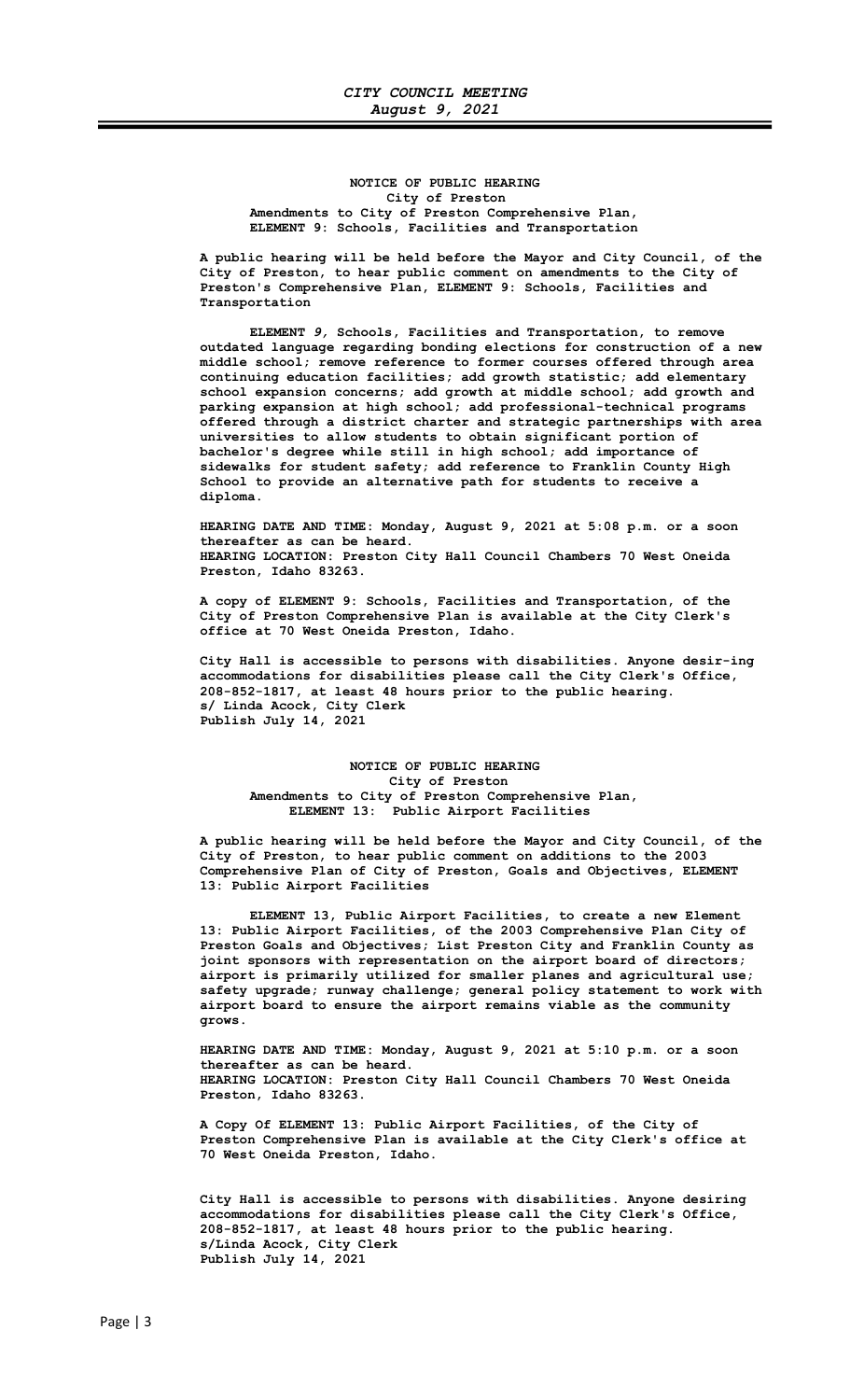## NOTICE OF PUBLIC HEARING City of Preston Amendments to City of Preston. Comprehensive Plan, ELEMENT 14: Agriculture

A public hearing will be held before the Mayor and City Council, of the City of Preston, to hear public comment on additions to the 2003 Comprehensive Plan of City of Preston, Goals and Objectives, ELEMEINT 14: Agriculture

ELEMENT 14, Agriculture, to create a new Element 14: Agriculture, of the 2003 Comprehensive Plan City of Preston Goals and Objectives; Historically Preston has been an agricultural community; agriculture on the decline within city limits; city should recognize importance of agriculture to the local economy; general policy statement to support agriculture and preserve it as an integral part of Preston's unique identity.

HEARING DATE AND TIME: Monday, August 9, 2021 at 5:11 p.m. or a soon thereafter as can be beard. HEARING LOCATION: Preston City Hall Council Chambers 70 West Oneida Preston, Idaho 83263.

A Copy of ELEMENT 14: Agriculture, of the City of Preston Comprehensive Plan is available at the City Clerk's office at 70 West Oneida Preston, Idaho.

City Hall is accessible to persons with disabilities. Anyone desiring accommodations for disabilities please call the City Clerk's Office/ 208-852-1817, at least 48 hours prior to the public hearing. s/ Linda Acock, City Clerk Publish July 14, 2021

## NOTICE OF PUBLIC HEARING City of Preston Amendments to City of Preston Comprehensive Plan, ELEMENT 15: National Interest Electric Transmission Corridors

A public hearing will be held before the Mayor and City Council^ of the City of Preston, to hear public comment on additions to the 2003 Comprehensive Plan of City of Preston, Goals and Objectives, ELEMENT 15: National Interest Electric Transmission Corridors

ELEMENT 15, National Interest Electric Transmission Corridors, to create a new Element 15: National Interest Electric Transmission Corridors, of the 2003 Comprehensive Plan City of Preston Goals and Objectives; to state that the City of Preston does not currently have National Interest Electric Transmission, Corridors, but will reserve Element 15 if such infrastructure should be developed.

HEARING DATE AND TIME: Monday, August 9, 2021 at 5:12 p.m. or a soon thereafter as can be heard. HEARING LOCATION: Preston City Hall Council Chambers 70 West Oneida Preston, Idaho 83263.

A copy of ELEMENT 15: National Interest Electric Transmission Corridors, of the City of Preston Comprehensive Plan is available at the City Clerk's office at 70 West Oneida Preston, Idaho.

Councilmember

Grant Admin. Wadsworth to award the Southeast Idaho Council of Government (SICOG) as Grant Administrator for the Craner Field Community Development Block Grant (CDBG). This received unanimous approval.

Sidewalk Katie Dahlstrom, Arlen Mickelsen, and Patrick Phillips came before<br>Issues council to request that the sidewalks on State Street, between 1<sup>st</sup> council to request that the sidewalks on State Street, between 1st and 2<sup>nd</sup> North be repaired. They are members of the Preston DDA community, and walk on these sidewalks daily.

> Public Works Director Balls will assess the needs and costs of replacing the sidewalk on State Street between 1st and 2<sup>nd</sup> North. (copies of letters follow Minutes)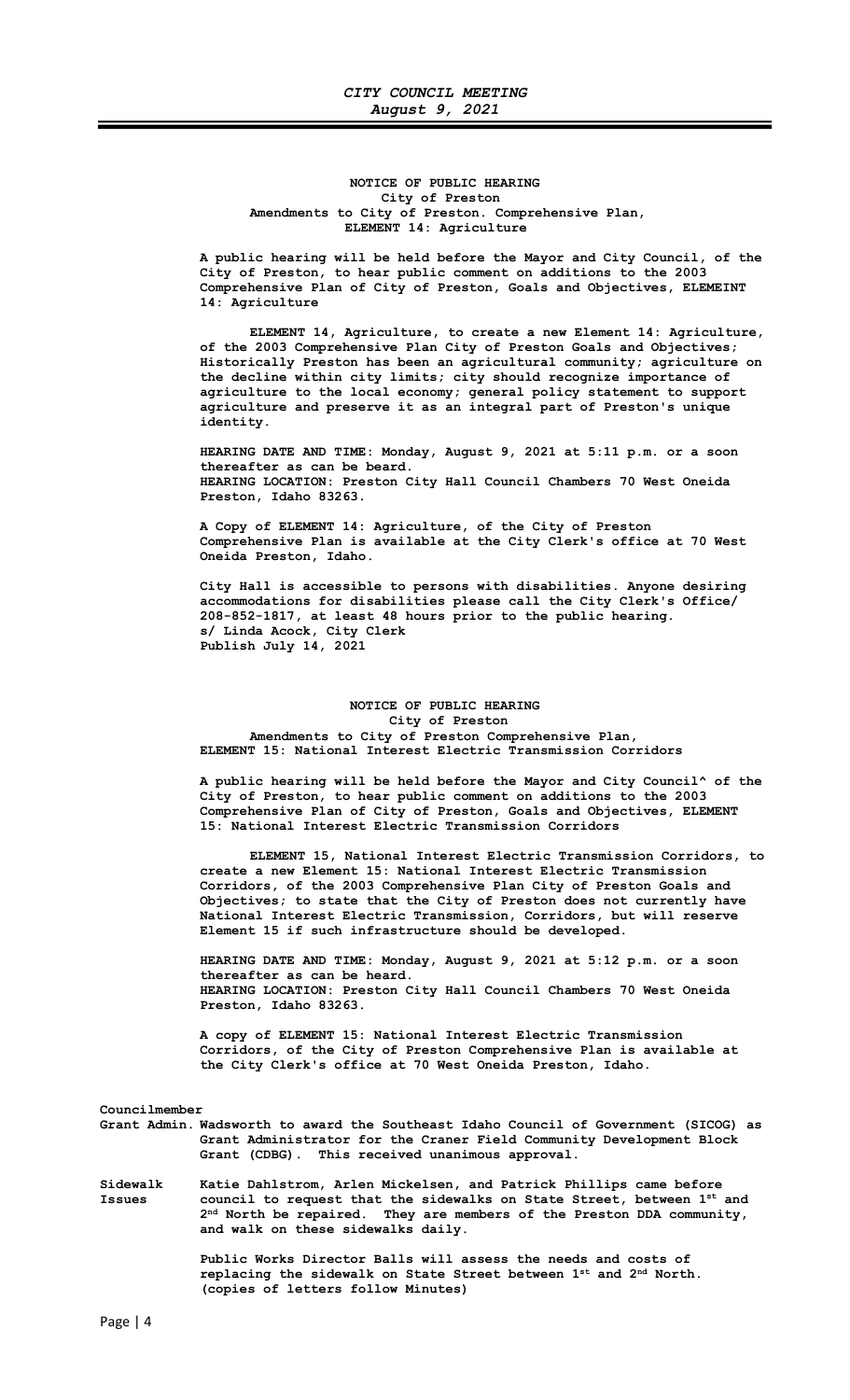Final Engineer Simpson presented a final plat for the AMR5 Minor Subdivision Plat at  $624$  South  $4<sup>th</sup>$  West. The developer has submitted bylaws for the AMR5<br>AMR5 homeowner association and is requesting he be allowed to provide a homeowner association and is requesting he be allowed to provide a Minor performance bond on improvements. Engineer Simpson stated that there Subdivision are still issues with a culvert that crosses  $4^{\text{th}}$  West, at a diagonal, towards lot one and an irrigation lateral that parallels 4<sup>th</sup> West. Councilmember Dodge asked for clarification, that the preliminary plat was initially given approval, then, the issues with the culvert and irrigation lateral were discovered. He asked if the preliminary plat could be rescinded. Attorney Fuller explained that approval of the preliminary plat does not automatically mean approval of the final plat. The preliminary plat would not necessarily be rescinded. Dixon Beckstead, Developer of the AMR5 Minor Subdivision stated that he has asked to have the final plat put on the agenda, as he feels there are reasoning issues between him and Engineer Simpson. He met with Engineer Simpson and Public Works Director Balls to discuss solutions, besides moving the culvert. He does not feel that a minor subdivision is required to do "off-site" improvements. They are subject to asphalt, curb and sidewalks. This minor subdivision has nice, fairly good-sized lots and fits nicely in the neighborhood. Mr. Beckstead further stated that the culvert is a non-working culvert that is full of dirt and debris. The appropriate time to address this would be whenever 6<sup>th</sup> South is developed. Mr. Beckstead addressed the issue with the irrigation lateral that parallels 4<sup>th</sup> South, by stating that the pipe is in the approximate location of where the swales will be in the minor subdivision. It is within an easement granted to Consolidated Irrigation and has senior property rights. After discussion amongst the council, regarding placement of the irrigation pipe, placement of the culvert, direction of water movement, water within the culvert, and minor subdivision code, it was moved by Councilmember Thomas and seconded by Councilmember Dodge to table any approval of the final plat for this minor subdivision to the August 23, 2021 city council meeting, and instruct legal counsel to work with Mr. Beckstead's legal counsel. This received unanimous approval. State Mayor Keller read a brief statement regarding the State Street road Street diet, and stated that he will be asking for a resolution to begin<br>Road a pegotiation with the State Highway Department to reverse the stree negotiation with the State Highway Department to reverse the street's Diet current layout. (a copy of Mayor Keller's statement follows Minutes) Resolution It was moved by Councilmember Dodge and seconded by Councilmember #133 Larson to approve Resolution 133, a resolution setting forth the mode Downtown and manner of the downtown parking buyout option, and authorize Mayor<br>Parking Keller to sign said resolution. This received unanimous approval. Keller to sign said resolution. This received unanimous approval. Funding Len Nelson, President of the Franklin County Theatre Arts Council, Request requested funding for building improvements and repairs to the Worm<br>Worm Creek Creek Opera House. Creek Opera House. He explained that theaters were forced to shut down during the Corona Virus Pandemic, and the Worm Creek Opera House was completely shut down for four months. It was moved by Councilmember Wadsworth and seconded by Councilmember Thomas to commit to donate a minimum of three thousand dollars (\$3,000) to the Worm Creek Opera House and to instruct Treasurer Mickelsen to research the budget to see if Preston City can afford to donate more. This received unanimous approval. Franklin Franklin County Commissioner, Robert Swainston, asked the council to County be generous when considering the donation to the improvements and Commission repairs to the Worm Creek Opera House. Council & Councilmember Thomas, Councilmember Wadsworth, Councilmember Dodge, Dept. Head Treasurer Mickelsen, Community Development Specialist Oliverson, Report On Engineer Simpson, Public Works Director Balls, and Chief McCammon<br>Assigned ereported on their assigned designations, reported on their assigned designations, Designation